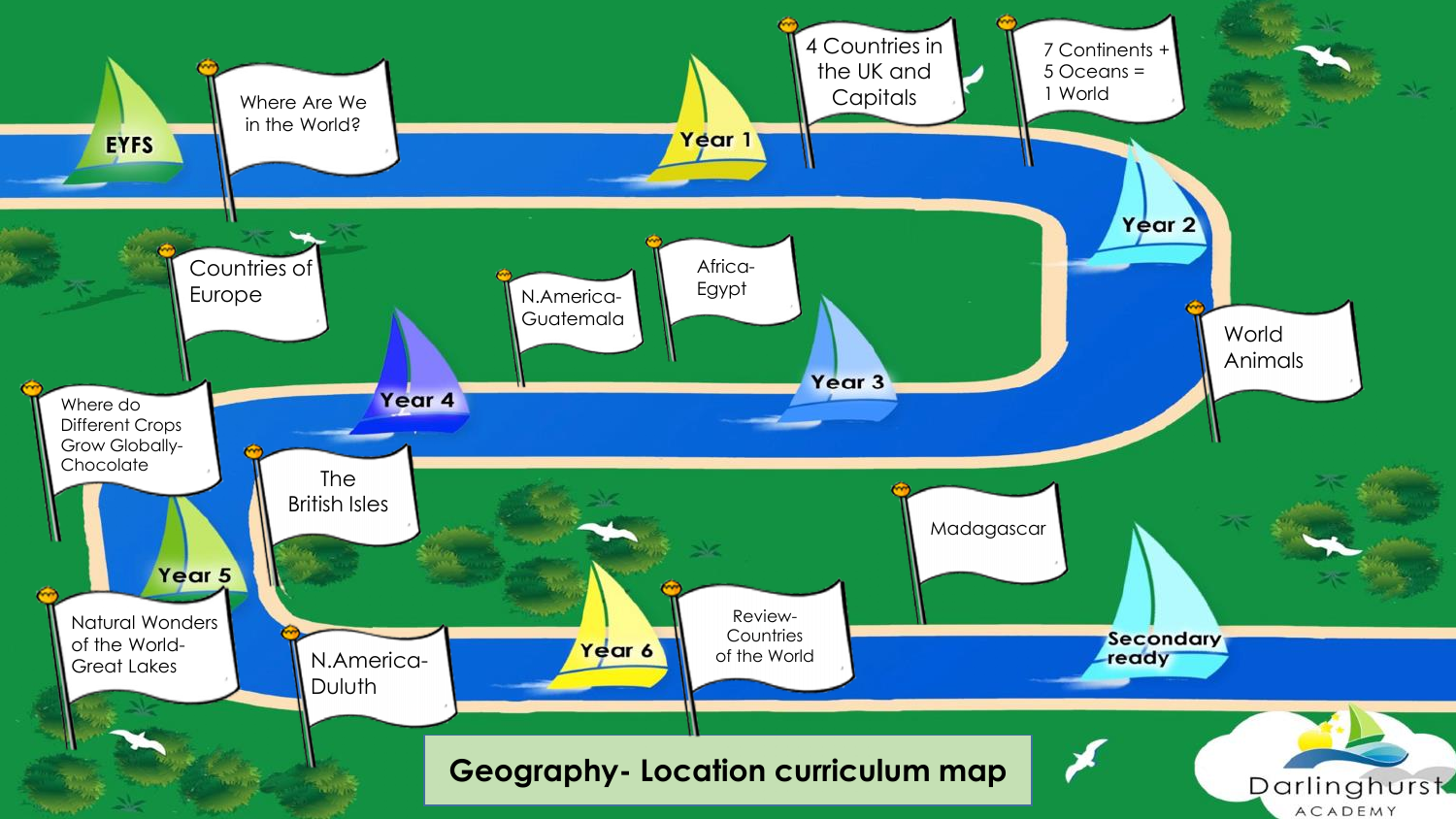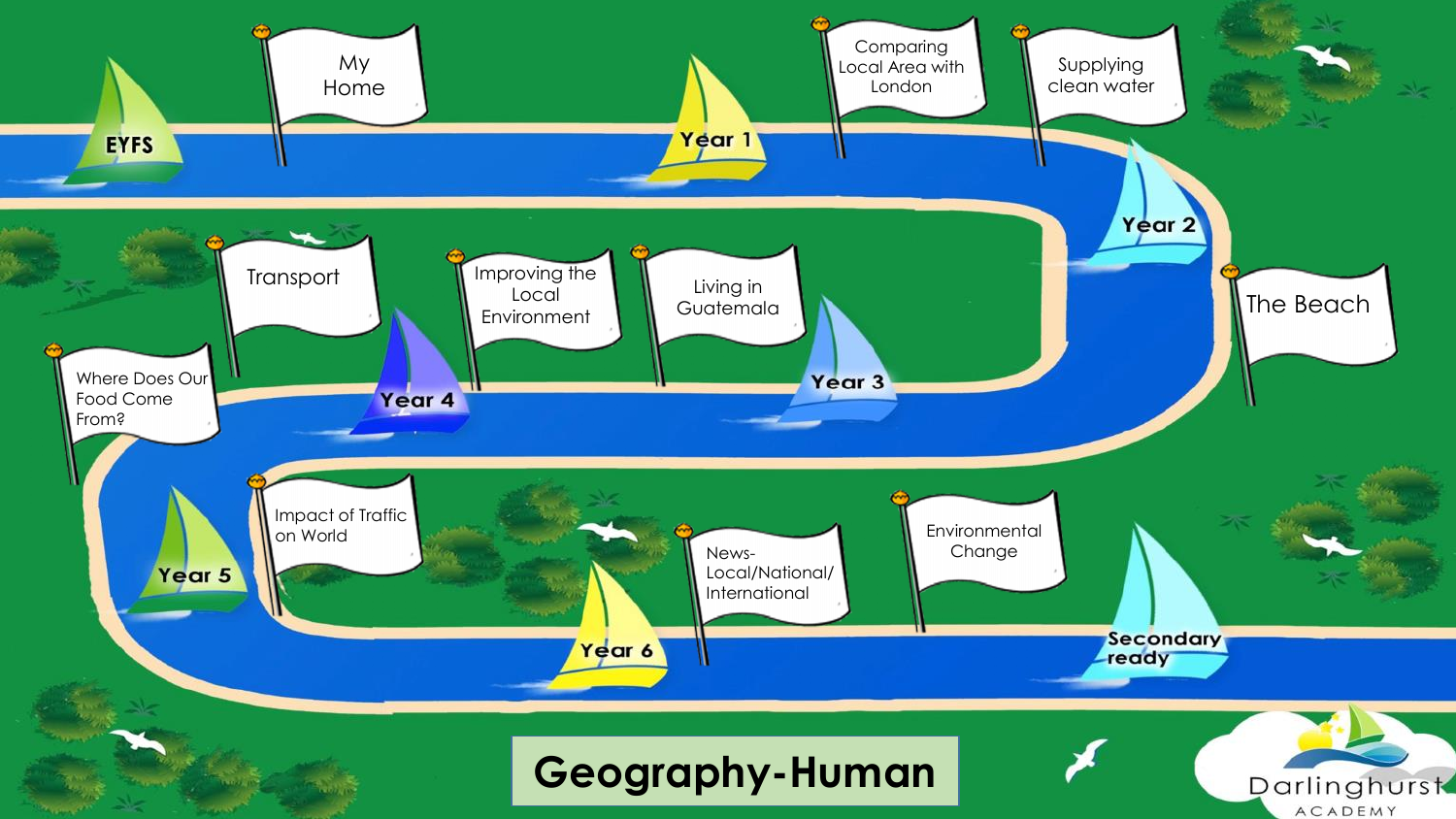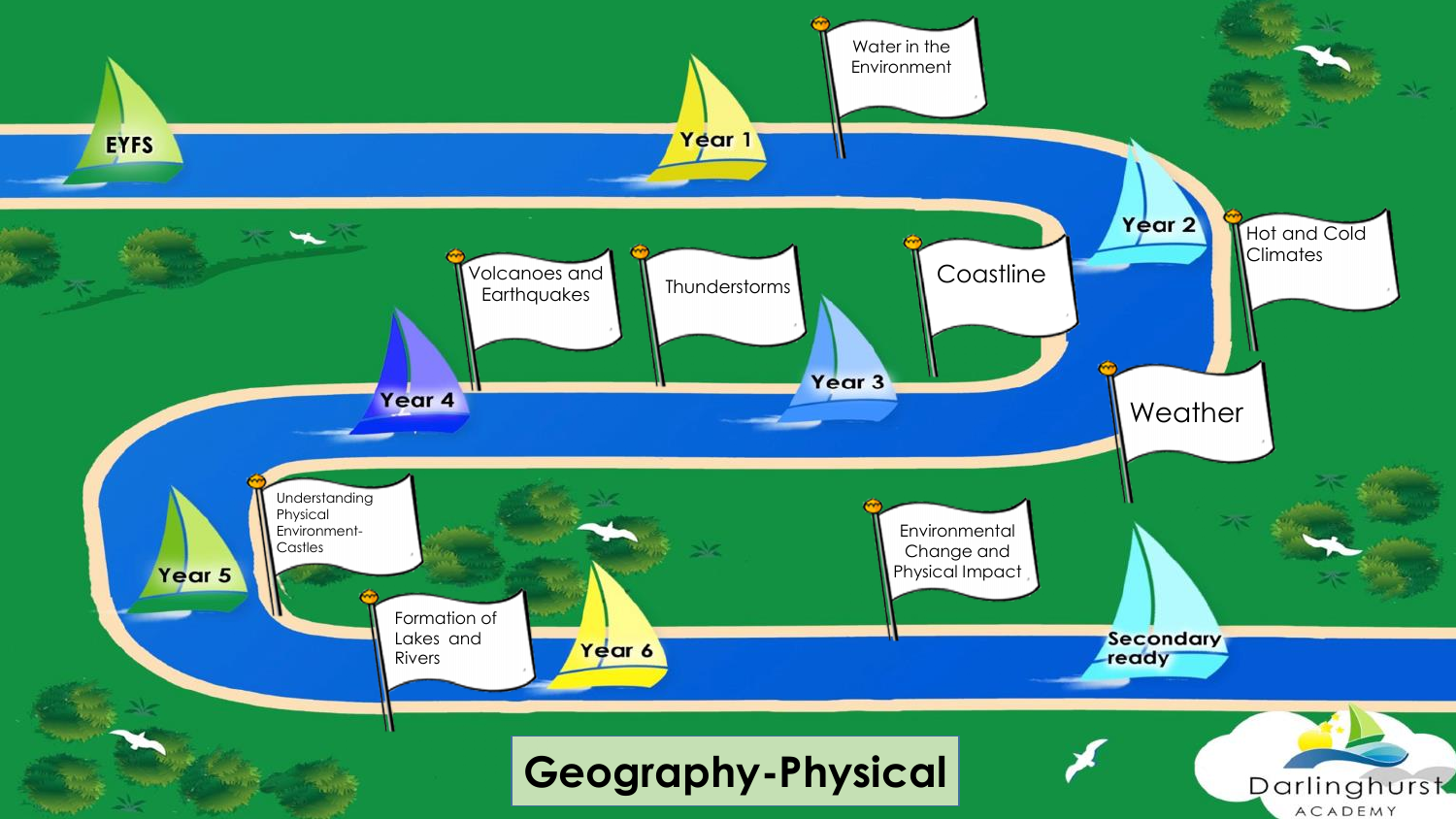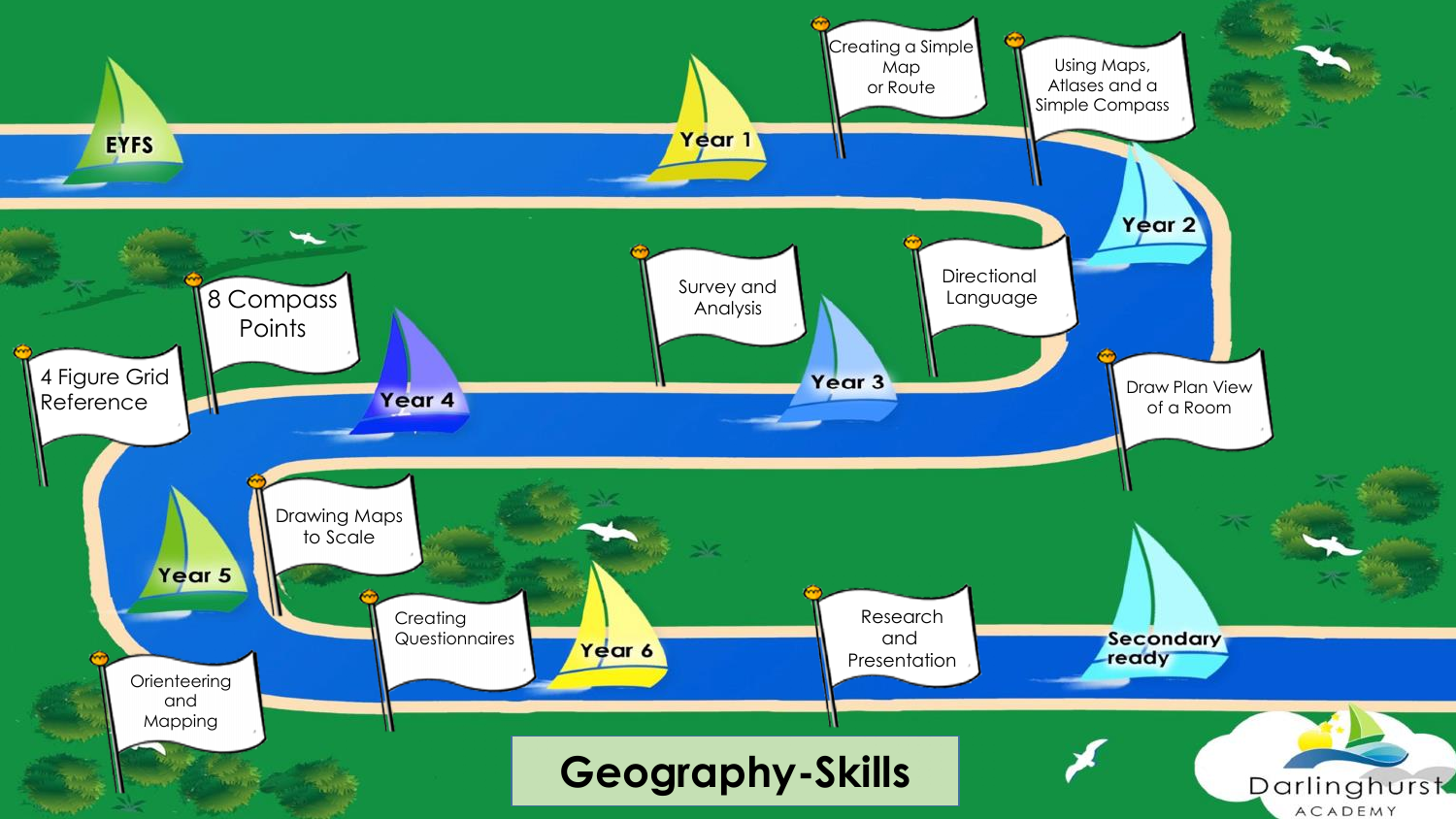

**EYFS** 

Develop knowledge of globally significant places-terrestrial and marine.

Understand the processes that give rise to physical and human geographical features.

Collect a range of data.

Interpret different sources of information e.g. maps, diagrams and photographs.

Communicate information in a variety of ways.

Introduce understanding of global diversity and their place within it.



Secondary ready

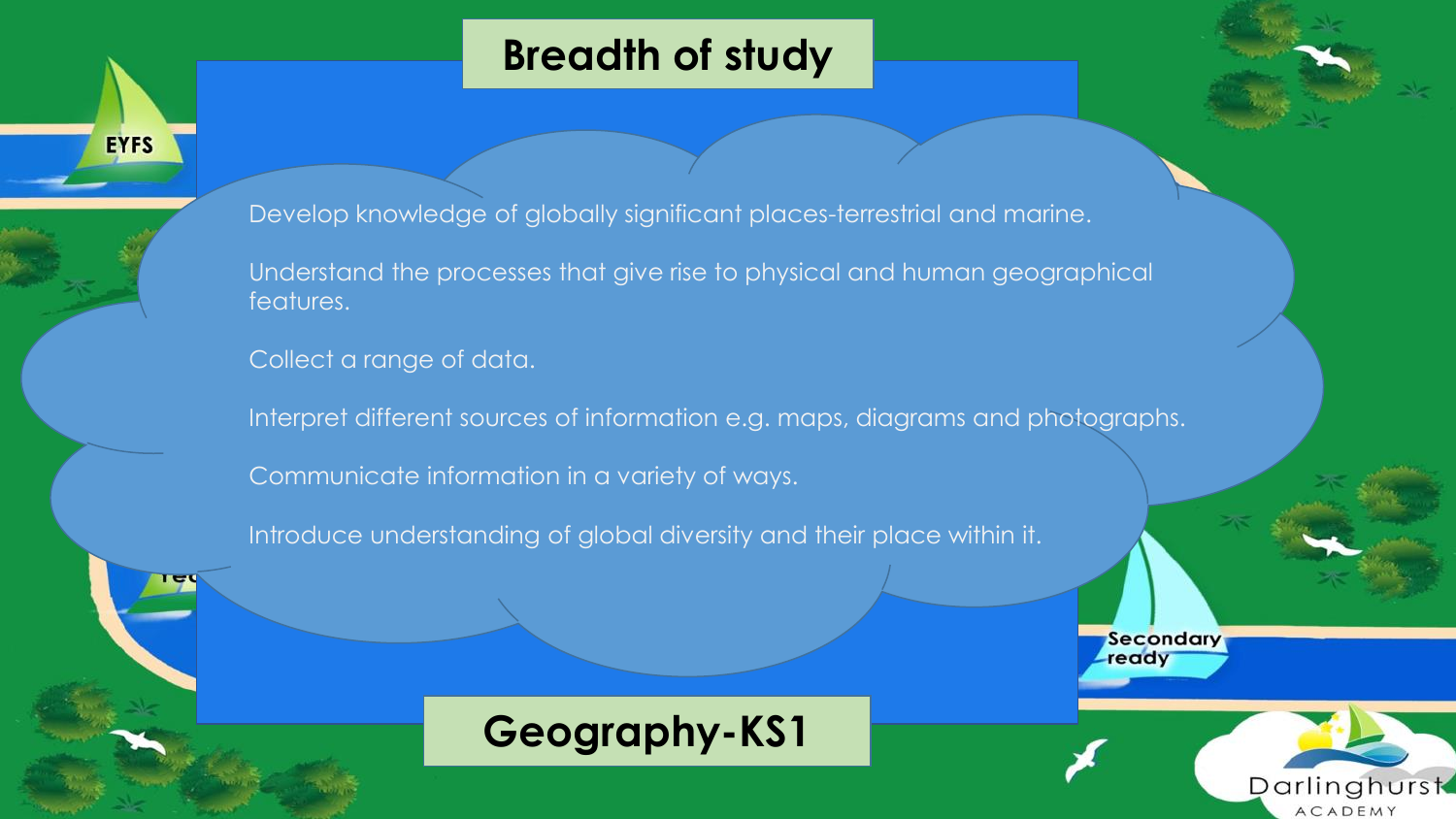

Darlinghurst ACADEMY



**EYFS** 

Yed

Building upon their knowledge of KS1 Geography, KS2 pupils should extend their knowledge and understanding beyond the local area to include the United Kingdom and Europe, North and South America.

This will include the location and characteristics of a range of the world's most significant human and physical features.

They should develop their use of geographical knowledge, understanding and skills to enhance their locational and place knowledge.

Understand the human impact on the world and some of the effects that it is having upon the world.



# **Geography KS2**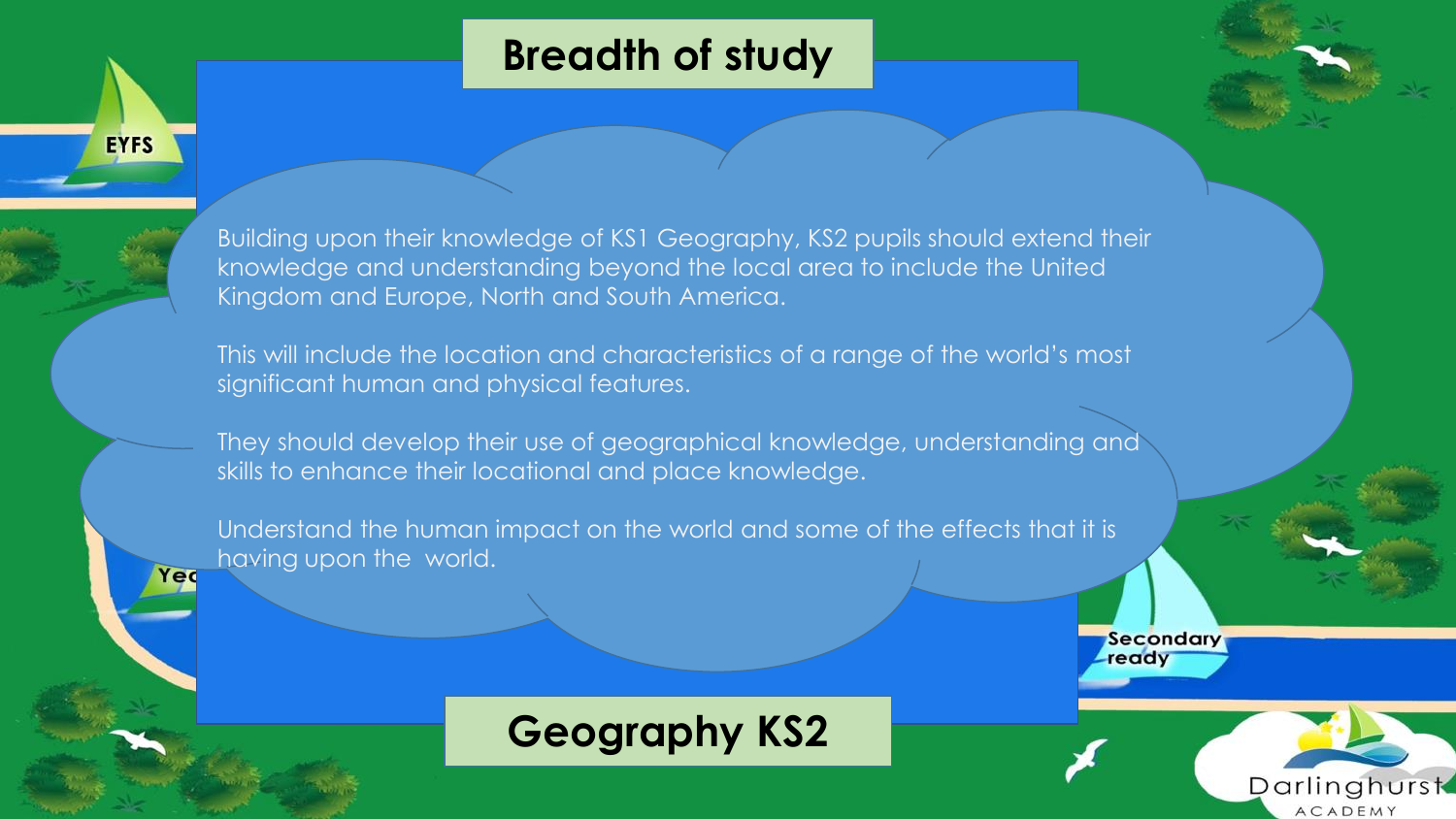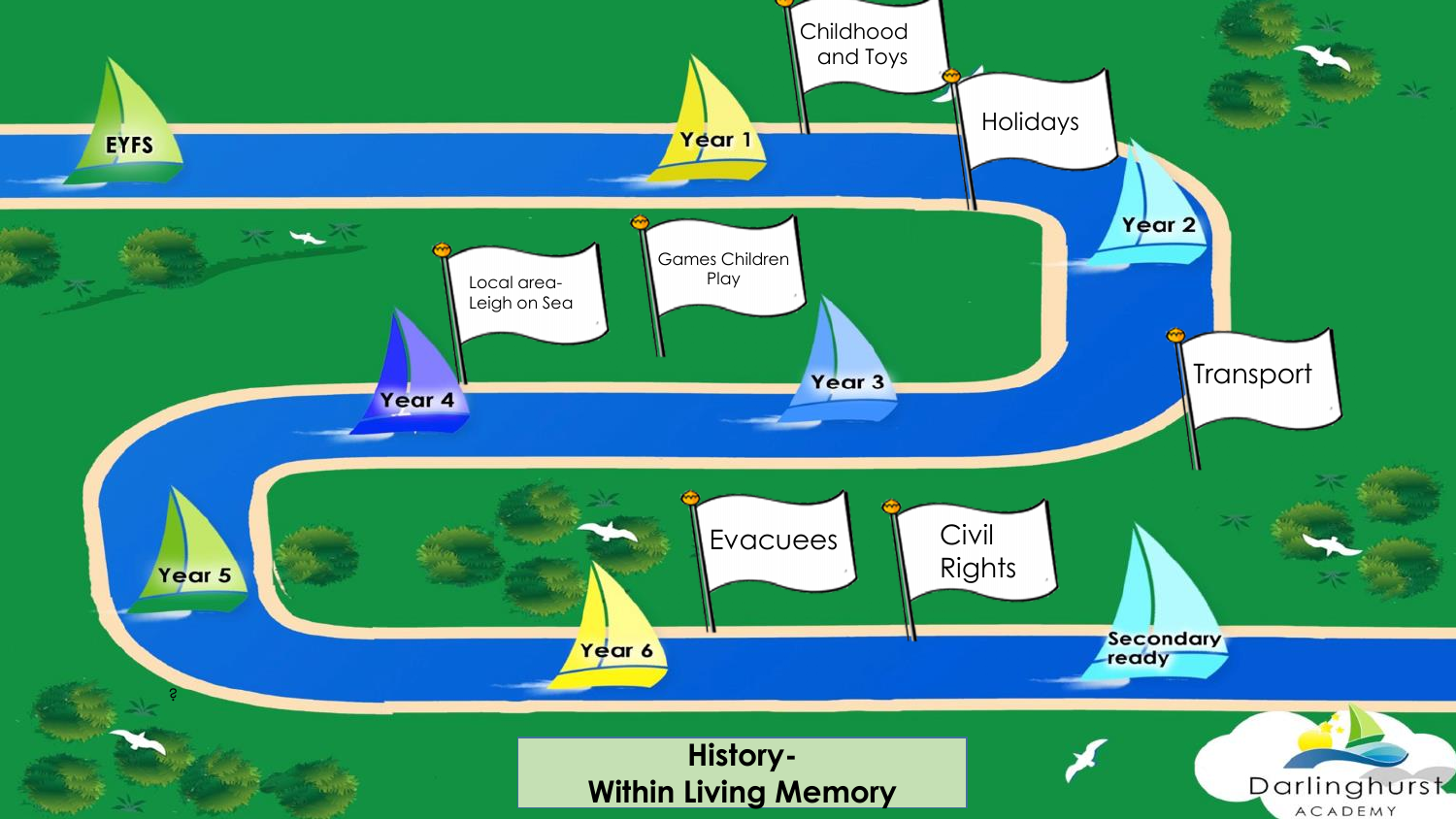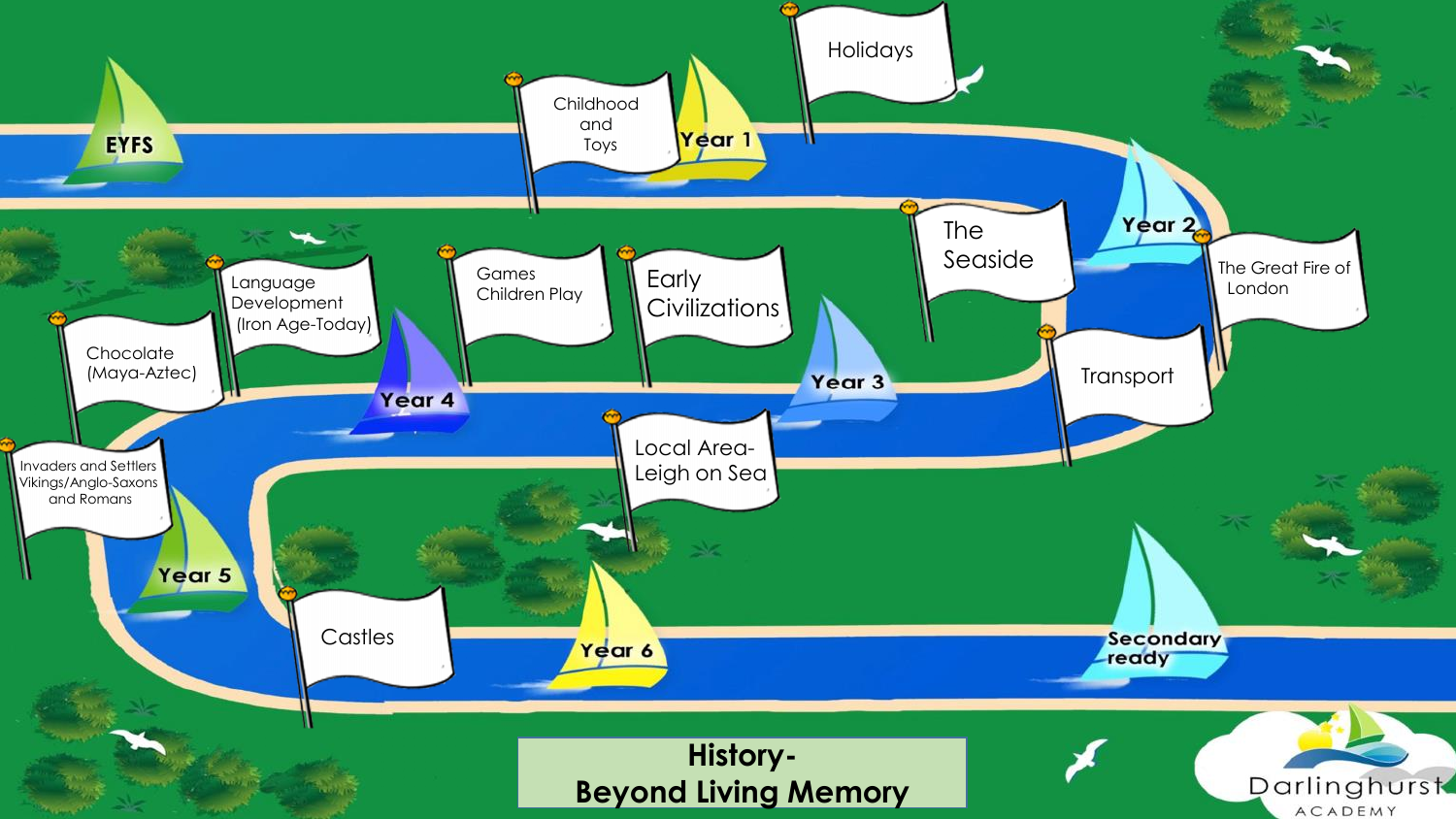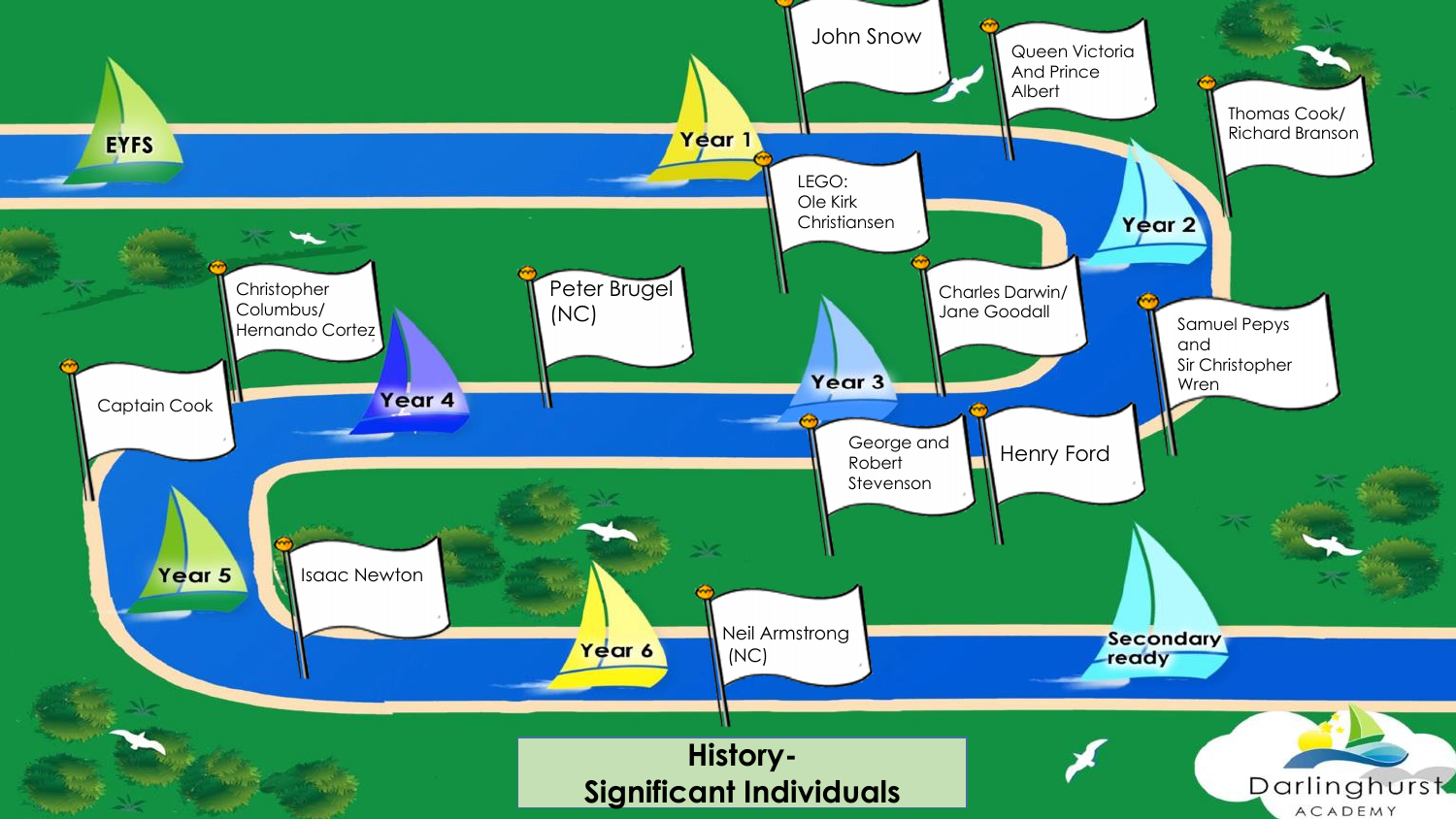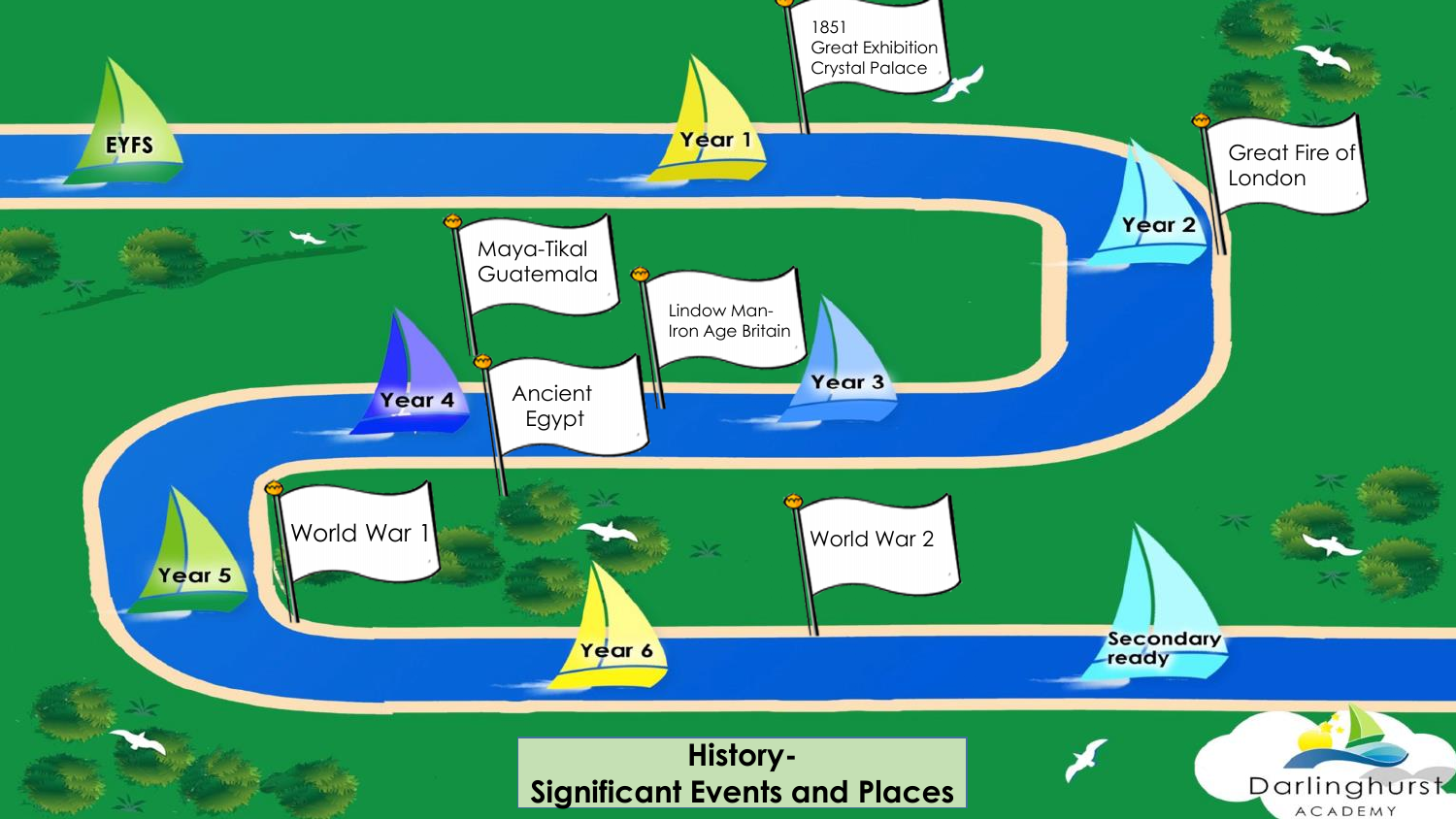#### KS1

**EYFS** 

Changes within living memory with change in national life Events beyond living memory that are significant nationally or globally The lives of significant individuals in the past and their achievements Significant historical events, people and places in own locality



Darlinghurst ACADEMY